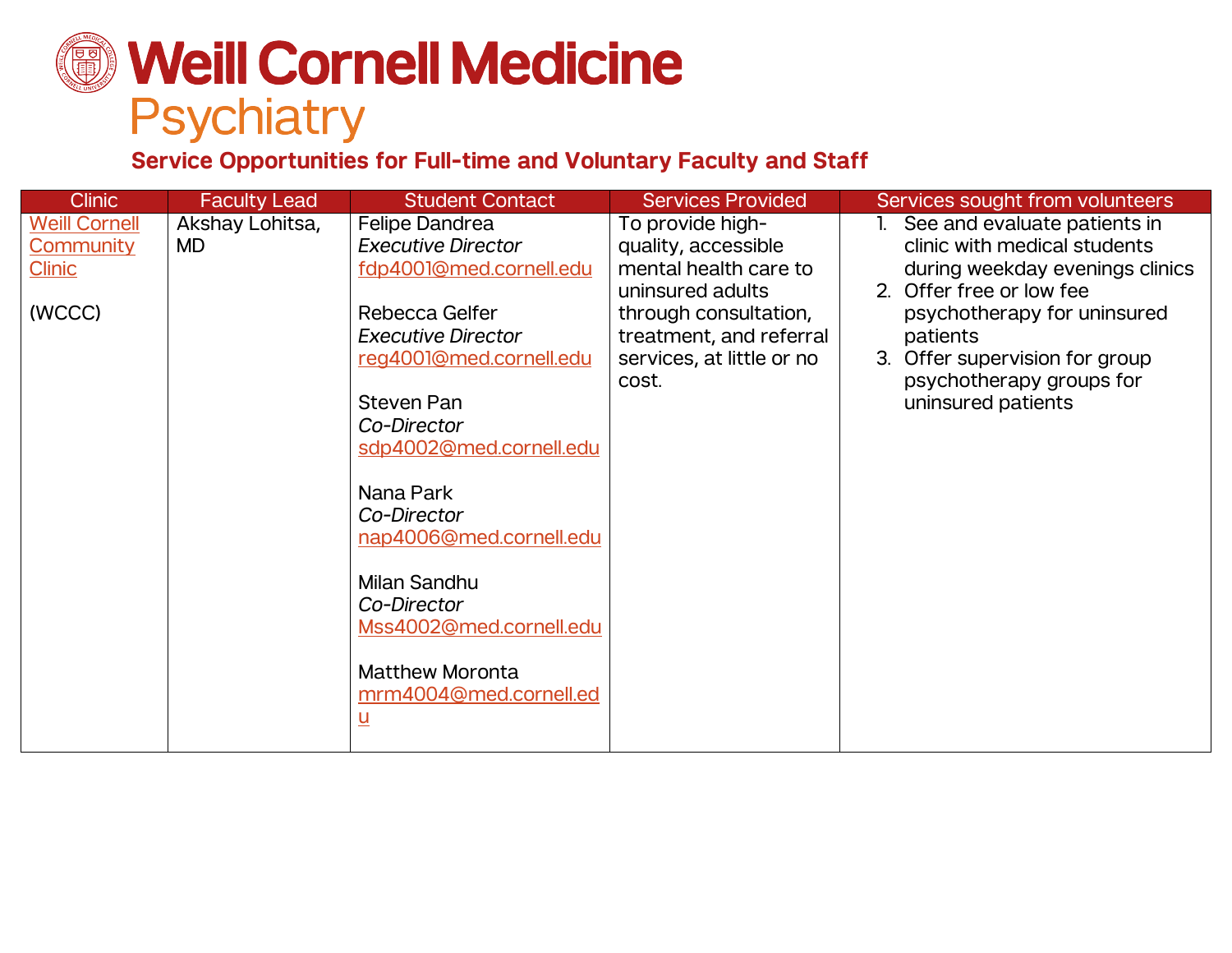# **Weill Cornell Medicine** Psychiatry

#### **Service Opportunities for Full-time and Voluntary Faculty and Staff**

| <b>Weill Cornell</b> | Jessica Spellun, | Constance ('Connie') Zhou          | Comprehensive            | "On-site/virtual" supervision    |
|----------------------|------------------|------------------------------------|--------------------------|----------------------------------|
| <b>Medicine</b>      | <b>MD</b>        | <b>Clinical Executive Director</b> | evaluation, medication   | during Wednesday evening clinic  |
| <b>Wellness</b>      | jes9244@med.cor  | coz2002@med.cornell.edu            | management, short        | shift providing oversight of med |
| <b>Qlinic</b>        | nell.edu         |                                    | term individual and      | students, psych                  |
|                      |                  | Jodie Nghiem                       | group psychotherapy      | residents/fellows and            |
| (WCMWQ)              |                  | <b>Operations Executive</b>        | for clients who identify | psychology trainees who staff    |
|                      |                  | <b>Director</b>                    | as LGBTQ+ with           | cases and present to faculty     |
|                      |                  | jrn4001@med.cornell.edu            | priority for those who   | psychiatrist who guides clinical |
|                      |                  |                                    | are un/under-insured     | decision making and assists with |
|                      |                  |                                    |                          | acute safety planning            |
|                      |                  |                                    | * Orientation to         | 2. See and evaluate patients     |
|                      |                  |                                    | principles of LGBTQ      | alongside trainee clinicians for |
|                      |                  |                                    | affirming care is        | all new intakes                  |
|                      |                  |                                    | provided to all          |                                  |
|                      |                  |                                    | volunteers               |                                  |
|                      |                  |                                    |                          |                                  |
|                      |                  |                                    |                          |                                  |
|                      |                  |                                    |                          |                                  |
|                      |                  |                                    |                          |                                  |
|                      |                  |                                    |                          |                                  |
|                      |                  |                                    |                          |                                  |
|                      |                  |                                    |                          |                                  |
|                      |                  |                                    |                          |                                  |
|                      |                  |                                    |                          |                                  |
|                      |                  |                                    |                          |                                  |
|                      |                  |                                    |                          |                                  |
|                      |                  |                                    |                          |                                  |
|                      |                  |                                    |                          |                                  |
|                      |                  |                                    |                          |                                  |
|                      |                  |                                    |                          |                                  |